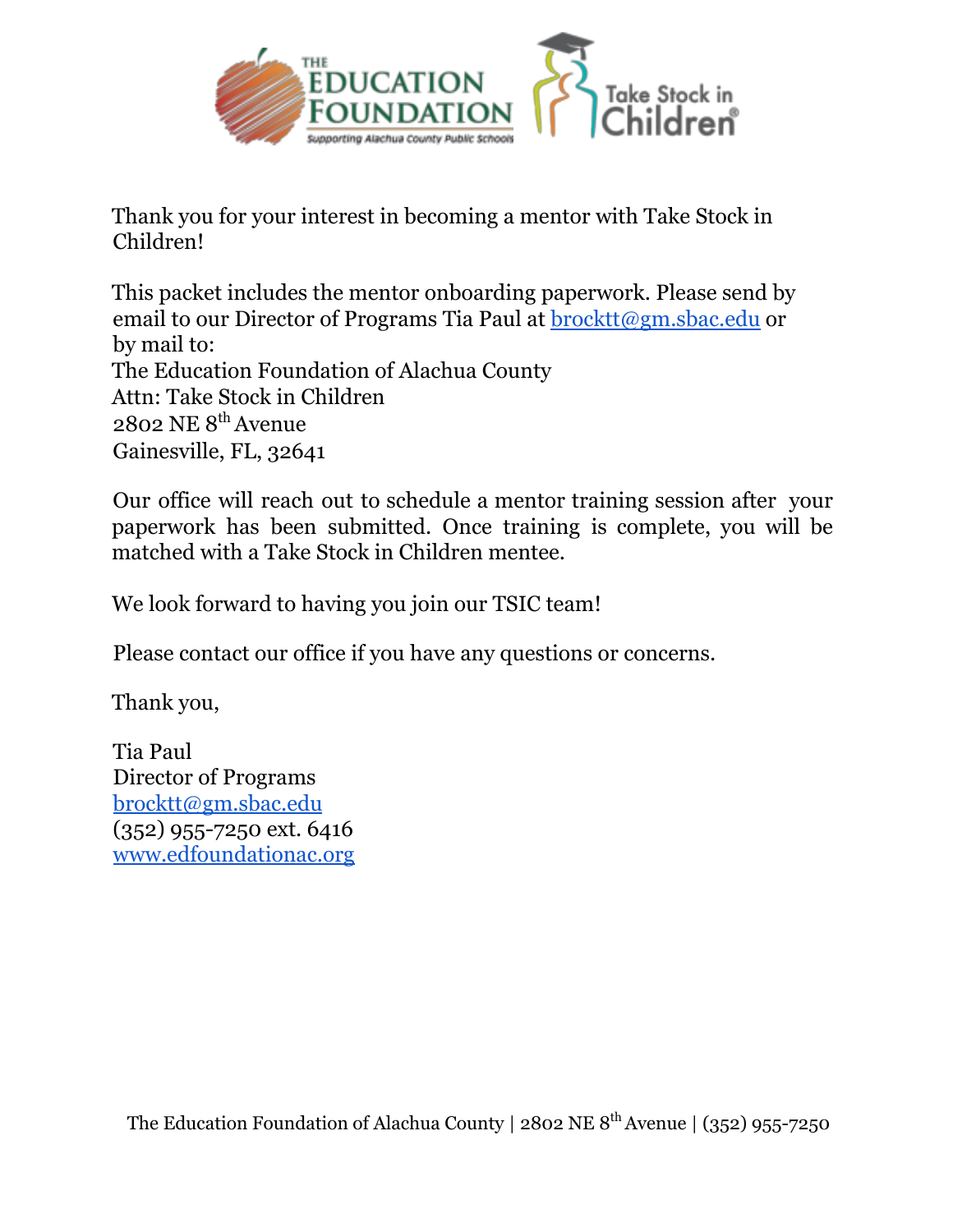

# **2020-2021 COVID-19 Waiver, Release of Liability and Indemnification**

### **TAKE STOCK IN CHILDREN MENTORS:**

The novel coronavirus disease, also referred to as "severe acute respiratory syndrome coronavirus 2," "SARS-CoV-2," COVID-19, and/or any mutation or variation thereof (collectively, "COVID-19"), is extremely contagious and is believed to spread mainly from person to person, through respiratory droplets produced when an infected person coughs, sneezes, or talks. These droplets can land in the mouths or noses of people who are nearby or possibly be inhaled into the lungs. Not all people who are infected with COVID-19 have symptoms and some infected people are unaware that they have COVID-19 and can spread the infection to others.

As a Take Stock in Children Mentor, I understand and acknowledge that I may be exposed to COVID-19 if I engage in in-person mentoring activities, attend in-person events related to Take Stock in Children or visit a Take Stock in Children office. I further understand and acknowledge that my participation in such in-person activities increases the risk that I may become infected with or contract COVID-19 and that, as a result of the contagious nature of this disease, I may then further spread the disease to my family members, and/or others with whom I have close contact. I **voluntarily assume the risk** that I may be exposed to or infected with COVID-19 as a result of my participation in in-person activities through Take Stock in Children; that such exposure or infection could result in personal injury, illness, permanent disability, and/or death; and that such exposure or infection may be caused by the **actions, omissions, or negligence** of myself or others, including, but not limited to, Take Stock in Children representatives, staff, volunteers, students or others.

By signing this Waiver, Release of Liability and Indemnification, I agree to not participate in any Take Stock in Children in-person activity or event if I have been diagnosed with, tested positive for, demonstrated any symptoms of or have in any way been exposed to COVID-19 within the thirty (30)-day period prior to such in-person activity or event. In consideration for my participation in any Take Stock in Children program, activity or event, I hereby irrevocably assume all risks in connection with my participation in any Take Stock in Children in-person activity or event and irrevocably **waive, release, covenant not to sue, discharge, and hold harmless** TSIC, Inc. d/b/a Take Stock in Children ("TSIC"), its affiliates and each of its and their respective officers, directors, representatives, staff, volunteers, students, mentors, licensees or others related to TSIC or participating in any Take Stock in Children inperson activity or event, as well as their successors and assigns (collectively, the "Released Parties"), from any and all liabilities, claims, actions, damages, costs or expenses (including, without limitation, attorney's fees and other legal expenses) (collectively, "Claims") of any kind arising out of, associated with or resulting from my exposure to or infection with COVID-19, including, but not limited to, Claims based on the **actions, omissions, or negligence** of any of the Released Parties. I further agree to indemnify and hold harmless each of the Released Parties from all Claims of any third party arising out of or relating to my exposure to or infection with COVID-19.

This Waiver, Release of Liability and Indemnification shall be governed by, construed and enforced in accordance with the internal laws of the State of Florida.

### **I ACCEPT AND AGREE TO ALL OF THE TERMS AND CONDITIONS OF THIS WAIVER, RELEASE OF LIABILITY AND INDEMNIFICATION.**

Print Mentor Name

Mentor Signature

Date: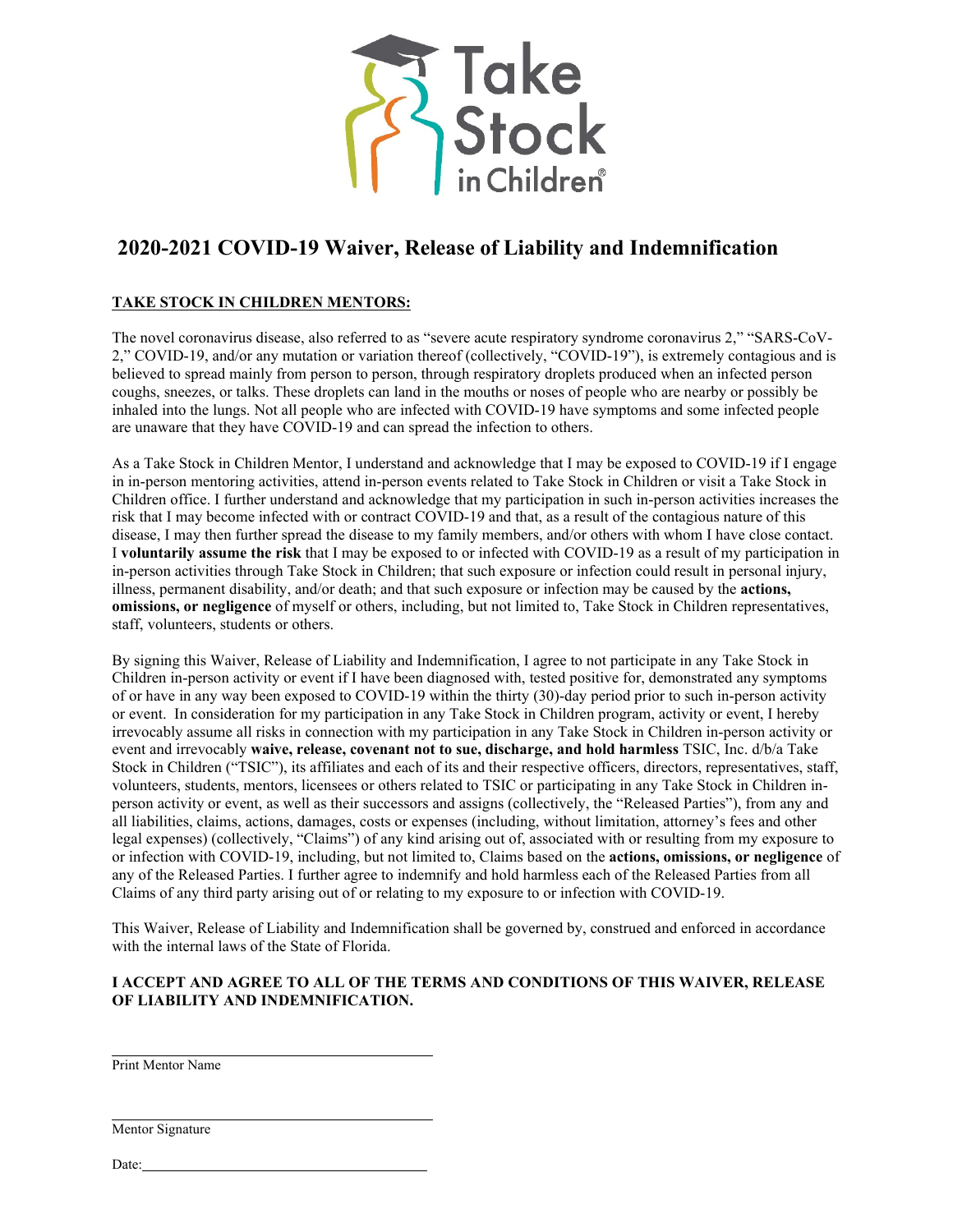

# **2020-2021 In-Person and Virtual Mentoring Name and Likeness Recording Consent and Release**

#### **TAKE STOCK IN CHILDREN MENTORS:**

I, the undersigned, certify, represent and warrant that I am a Take Stock in Children Mentor. This Consent and Release applies to my involvement in Take Stock in Children programs and activities, including, without limitation, in-person mentoring of students, as well as distance-based, virtual mentoring of students to facilitate online program activities through online platforms ("Virtual Mentoring").

For good and valuable consideration, the receipt of which is hereby acknowledged, the undersigned ("I" or "me"), as the Mentor hereby irrevocably authorizes TSIC, Inc. d/b/a Take Stock in Children ("TSIC"), its affiliates and each of its and their respective representatives, licensees, successors and assigns and those acting with authorization from \_\_ (the "Lead Agency") or TSIC (collectively, the "TSIC Program Providers") to monitor, record and store Virtual Mentoring sessions and activities that I participate in for record-keeping, safety and security purposes, as well as film, videotape, photograph and/or record my voice and image while participating in Virtual Mentoring and any other in-person or virtual program, event, or activity organized by TSIC Program Providers, and I irrevocably grant the right and authorize each of them to store, reproduce, edit and create derivative works based upon such film, videotape, photography and/or recording (collectively, the "Works"), as well as display, publicly, distribute, transmit or otherwise use the Works and my voice, name and likeness, in whole or in part, either alone or in conjunction with other material in or in connection with the Take Stock in Children Program's events, products and services, as well as in advertising and promotion thereof in any form or format which may be

reproduced, distributed, transmitted, exhibited and/or otherwise exploited, in whole or in part, alone or in conjunction with other material for the TSIC Program Providers' own account in perpetuity throughout the world in any and all manner or media now known or hereafter devised including, without limitation, all forms of television, radio, print and the Internet.

I acknowledge and agree that as between myself and the TSIC Program Providers, the TSIC Program Providers shall exclusively own any and all rights in the Works and all elements thereof including, without limitation, all rights of attribution, moral rights and copyrights throughout the world in perpetuity. For avoidance of doubt, I hereby irrevocably assign to the TSIC Program Providers any and all rights I may have in and to the Works as well as any results and proceeds of such Works or my appearance in the Works. I agree not to use, reproduce, distribute or otherwise exploit the Works myself or authorize others to do so without the TSIC Program Providers' prior written consent.

I hereby irrevocably release the TSIC Program Providers from, and agree not to assert, any and all claims I have or may have in the future, known or unknown arising for such use including, without limitation, claims of invasion of privacy, violation of right of publicity, defamation, false light, moral rights, royalties or other compensation or any other claims and waive any and all equitable or injunctive. The TSIC Program Providers shall not be obligated to make any payment to me for the use of my name, likeness, appearance, voice or other attributes in the Works or their exploitation, to produce or exploit the Works or to include my appearance therein even if produced and neither I shall have any right to review or approve any of Works or their use. I certify and acknowledge that my appearance is not governed under the provisions of any collective bargaining agreement. I represent and warrant that I am over eighteen (18) years of age and have all necessary capacity, power and authority to grant this release and that no consent or authorization is required to be obtained in order for me to grant this release. I agree to indemnify and hold the TSIC Program Providers harmless from and against any claim, liability or obligation of any kind arising from the statements made by me in the Works, my appearance in the Works, use of my name, voice, likeness and the rights granted herein, or any a breach of any of the representations and warranties made hereunder. This grant is irrevocable, perpetual, worldwide, transferable and licensable to others. This Consent and Release is governed by Florida law and contains the entire understanding of the parties with respect to its subject matter, and may not be changed or terminated except by an instrument signed by the TSIC Program Providers and me.

Print Mentor Name

Mentor Signature

Date: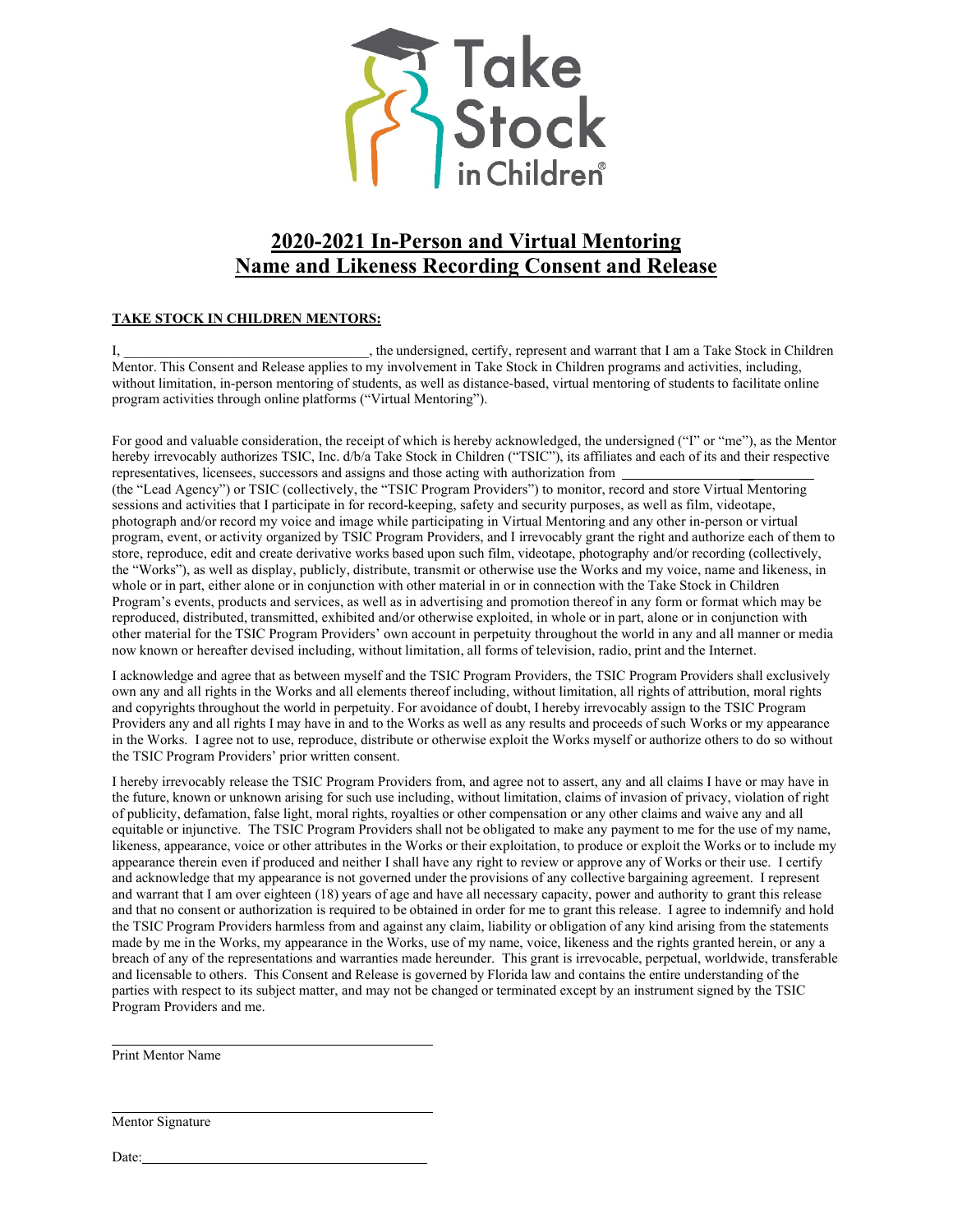

# **2020-2021 Mentor Application**

## **EQUAL OPPORTUNITY POLICY**

Take Stock in Children is an equal opportunity organization and complies with all applicable federal, state, and local non-discrimination laws. Take Stock in Children strictly prohibits and does not tolerate discrimination against students, mentors, applicants, or any other covered persons because of race, color, religion, creed, national origin or ancestry, ethnicity, sex (including pregnancy), sexual orientation, gender (including gender nonconformity and gender identity), marital status, age, physical or mental disability, citizenship, past, current, or prospective service in the uniformed services, genetic information, or any other characteristic protected under applicable federal, state, or local law. All Take Stock in Children employees, other workers, and representatives are prohibited from engaging in unlawful discrimination. Take Stock in Children will reasonably accommodate qualified individuals with a disability as required by law. Take Stock in Children will also, where appropriate, provide reasonable accommodations for an individual's religious beliefs or practices. Finally, no one will be subject to, and Take Stock in Children prohibits, any form of discipline, reprisal, intimidation, or retaliation for good faith reports or complaints of incidents of discrimination of any kind, pursuing any discrimination claim, or cooperating in related investigations.

### **Identification/Personal Background Information:**

| Salutation: ____________________                          |                  |
|-----------------------------------------------------------|------------------|
|                                                           |                  |
|                                                           |                  |
|                                                           |                  |
|                                                           |                  |
|                                                           |                  |
| Are you a graduate of the Take Stock in Children program: | Yes<br><b>No</b> |
| If yes, in what year did you graduate? County? County?    |                  |
| Are you a first-generation college graduate?              | Yes<br>No        |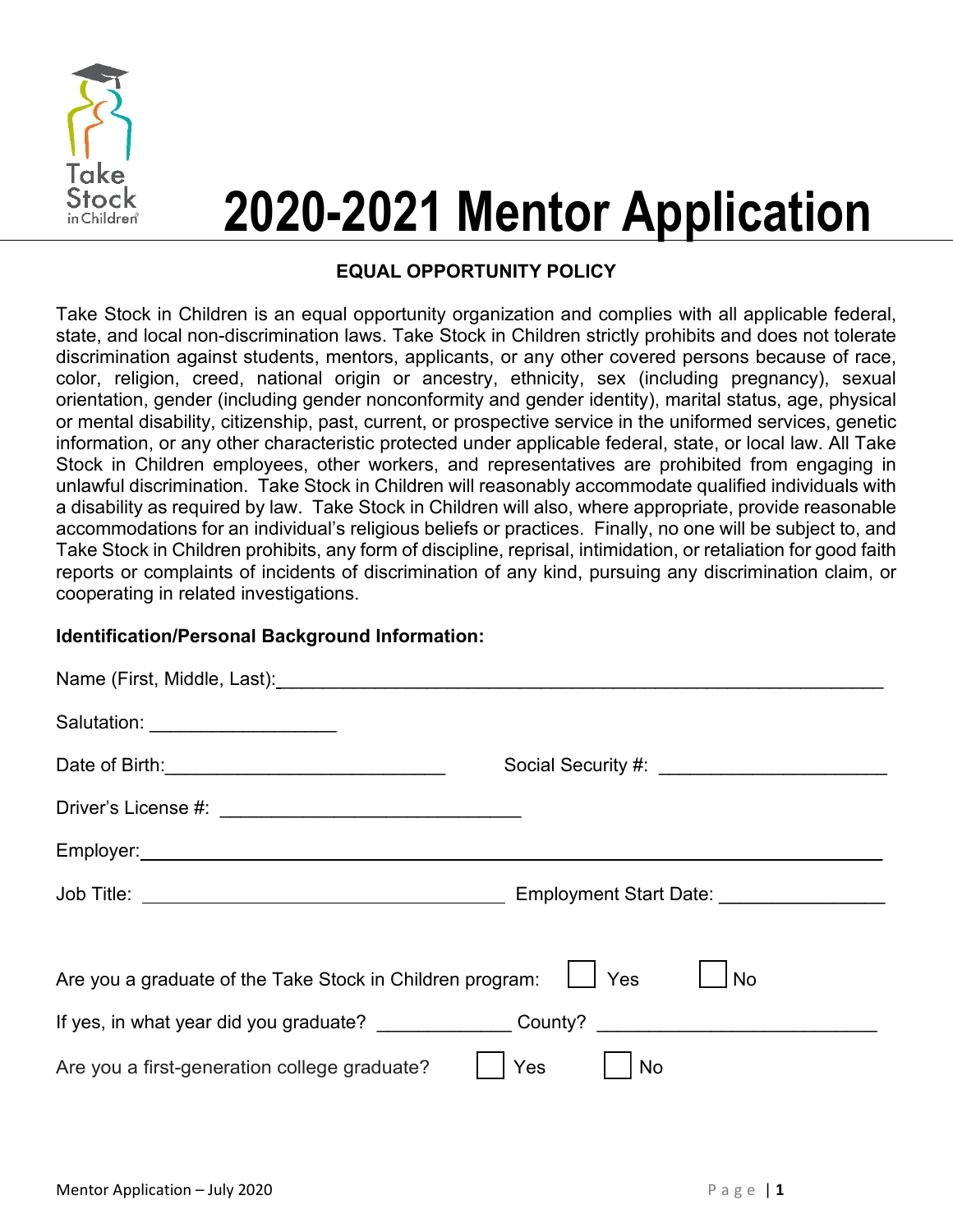| How do you identify?                                                                                                                                                                                                                                                                                                                                                |  |  |
|---------------------------------------------------------------------------------------------------------------------------------------------------------------------------------------------------------------------------------------------------------------------------------------------------------------------------------------------------------------------|--|--|
| Female     Male     Gender Diverse<br>Gender:                                                                                                                                                                                                                                                                                                                       |  |  |
| American Indian/Native American     Asian<br>Black/African-American<br>Race:<br>Pacific Islander/Hawaiian<br>Multiracial<br>White<br>Other the contract of the contract of the contract of the contract of the contract of the contract of the contract of the contract of the contract of the contract of the contract of the contract of the contract of the cont |  |  |
| Ethnicity: Are you of Hispanic, Latino, or Spanish origin?<br>∣Yes ∣<br><b>No</b>                                                                                                                                                                                                                                                                                   |  |  |
|                                                                                                                                                                                                                                                                                                                                                                     |  |  |
| Age: (check one): 18-30 31-40 41-50 51-60<br>$61+$<br>Are you married? Yes<br><b>No</b>                                                                                                                                                                                                                                                                             |  |  |
| Do you have children?     Yes<br>No                                                                                                                                                                                                                                                                                                                                 |  |  |
| If so, please tell us the following:                                                                                                                                                                                                                                                                                                                                |  |  |
|                                                                                                                                                                                                                                                                                                                                                                     |  |  |
|                                                                                                                                                                                                                                                                                                                                                                     |  |  |
| <b>Mentor Contact Information:</b>                                                                                                                                                                                                                                                                                                                                  |  |  |
| Home Address:                                                                                                                                                                                                                                                                                                                                                       |  |  |
| City, State, Zip:                                                                                                                                                                                                                                                                                                                                                   |  |  |
|                                                                                                                                                                                                                                                                                                                                                                     |  |  |
|                                                                                                                                                                                                                                                                                                                                                                     |  |  |
|                                                                                                                                                                                                                                                                                                                                                                     |  |  |
| E-mail address<br><u> 1980 - Johann Barn, fransk politik (f. 1980)</u>                                                                                                                                                                                                                                                                                              |  |  |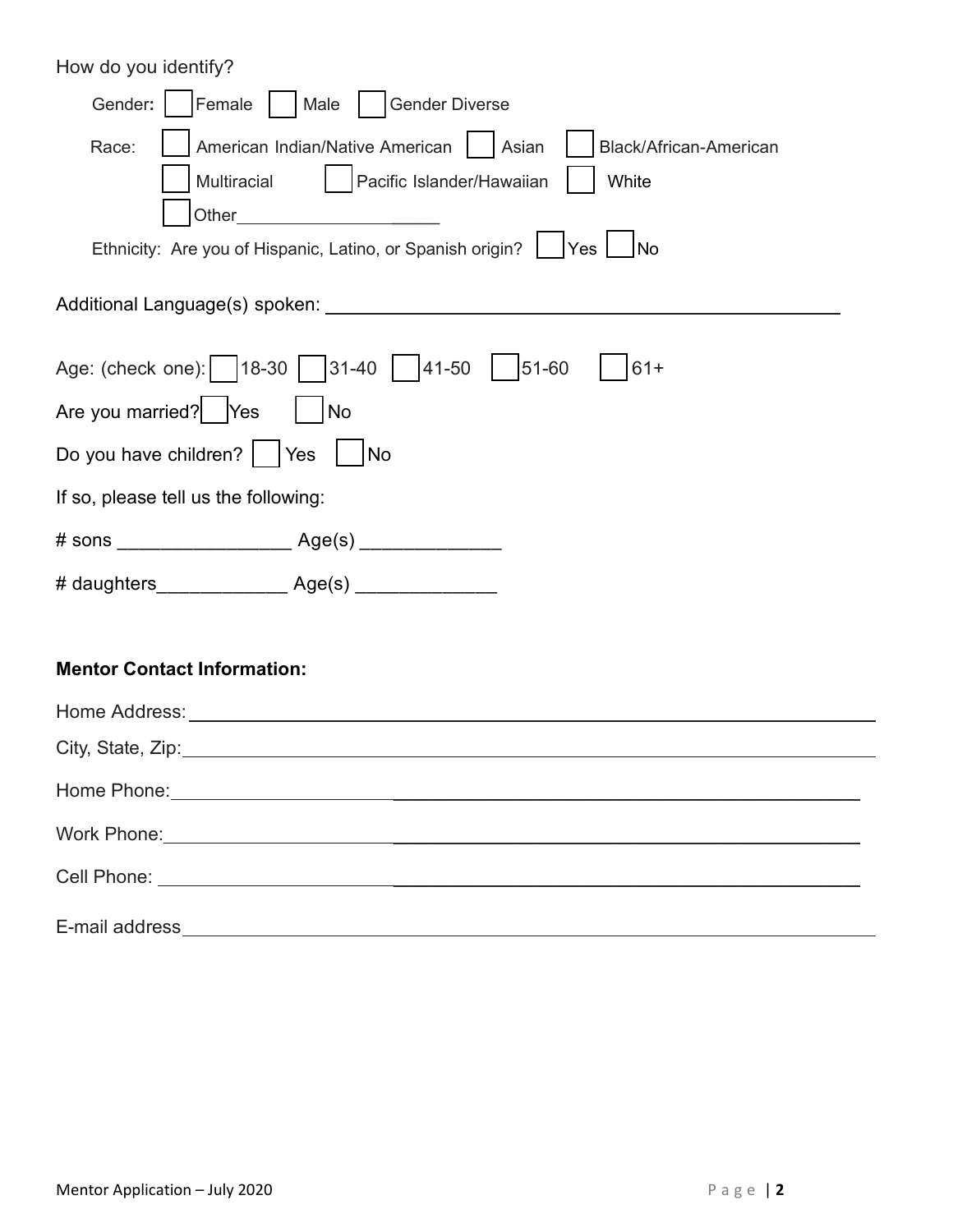| Highest education level completed (Check all that apply):                                                                                                                                                                            |  |  |  |
|--------------------------------------------------------------------------------------------------------------------------------------------------------------------------------------------------------------------------------------|--|--|--|
| GED<br>high school graduate<br>some school, not a high school graduate                                                                                                                                                               |  |  |  |
| _from______________________________                                                                                                                                                                                                  |  |  |  |
| technical/vocational certificate in __________________________<br>_from ____________________________                                                                                                                                 |  |  |  |
|                                                                                                                                                                                                                                      |  |  |  |
|                                                                                                                                                                                                                                      |  |  |  |
| _from ______________________________                                                                                                                                                                                                 |  |  |  |
|                                                                                                                                                                                                                                      |  |  |  |
| Are you currently enrolled in any education or training program?<br>Yes<br>No                                                                                                                                                        |  |  |  |
| <b>Mentor Information:</b>                                                                                                                                                                                                           |  |  |  |
| How would you describe your communication style?                                                                                                                                                                                     |  |  |  |
| $\mid$ friendly and outgoing $\mid \_$ usually wait to be approached by someone new                                                                                                                                                  |  |  |  |
| reserved until I get to know someone new                                                                                                                                                                                             |  |  |  |
| I am interested in becoming a mentor because: (check all that apply)<br>I like children<br>I think I'd be a positive role model<br>I have the time to give<br>I overcame difficulties growing up and would like to help someone else |  |  |  |
| I think I have the personality and abilities to be a good mentor                                                                                                                                                                     |  |  |  |
| I am interested in making a difference in the life of a child                                                                                                                                                                        |  |  |  |
| I believe in the value of mentoring<br>I wish I had a mentor when I was a teenager                                                                                                                                                   |  |  |  |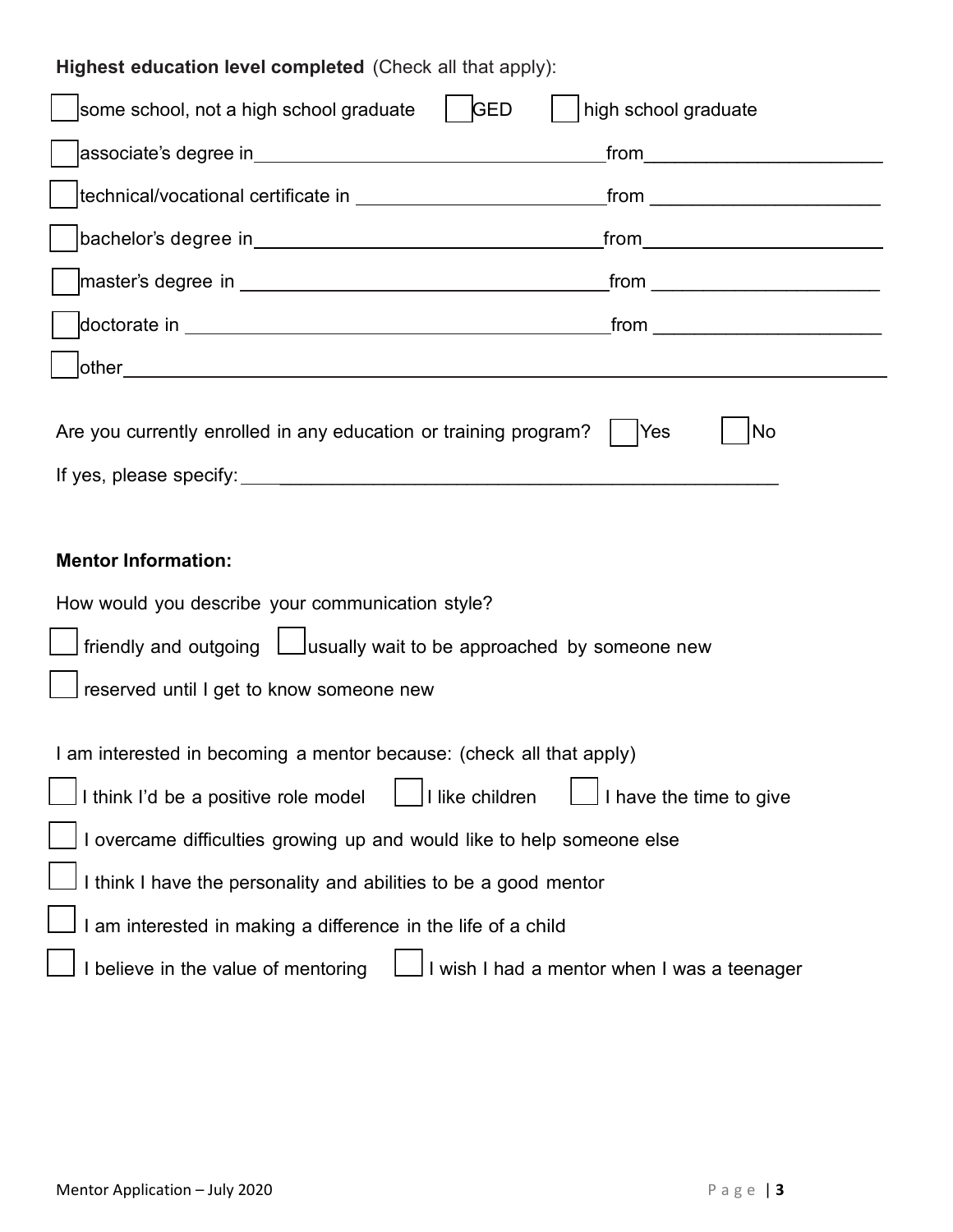Do you have any specific training or experience in dealing with any of the following topics: (check all that apply, and if yes, then please explain.)

List any clubs or organizations of which you are currently a member: \_\_\_\_\_\_\_\_\_\_\_\_\_\_\_\_\_\_\_\_\_\_\_\_\_\_

Are there any particular challenges you would prefer not to handle as a mentor?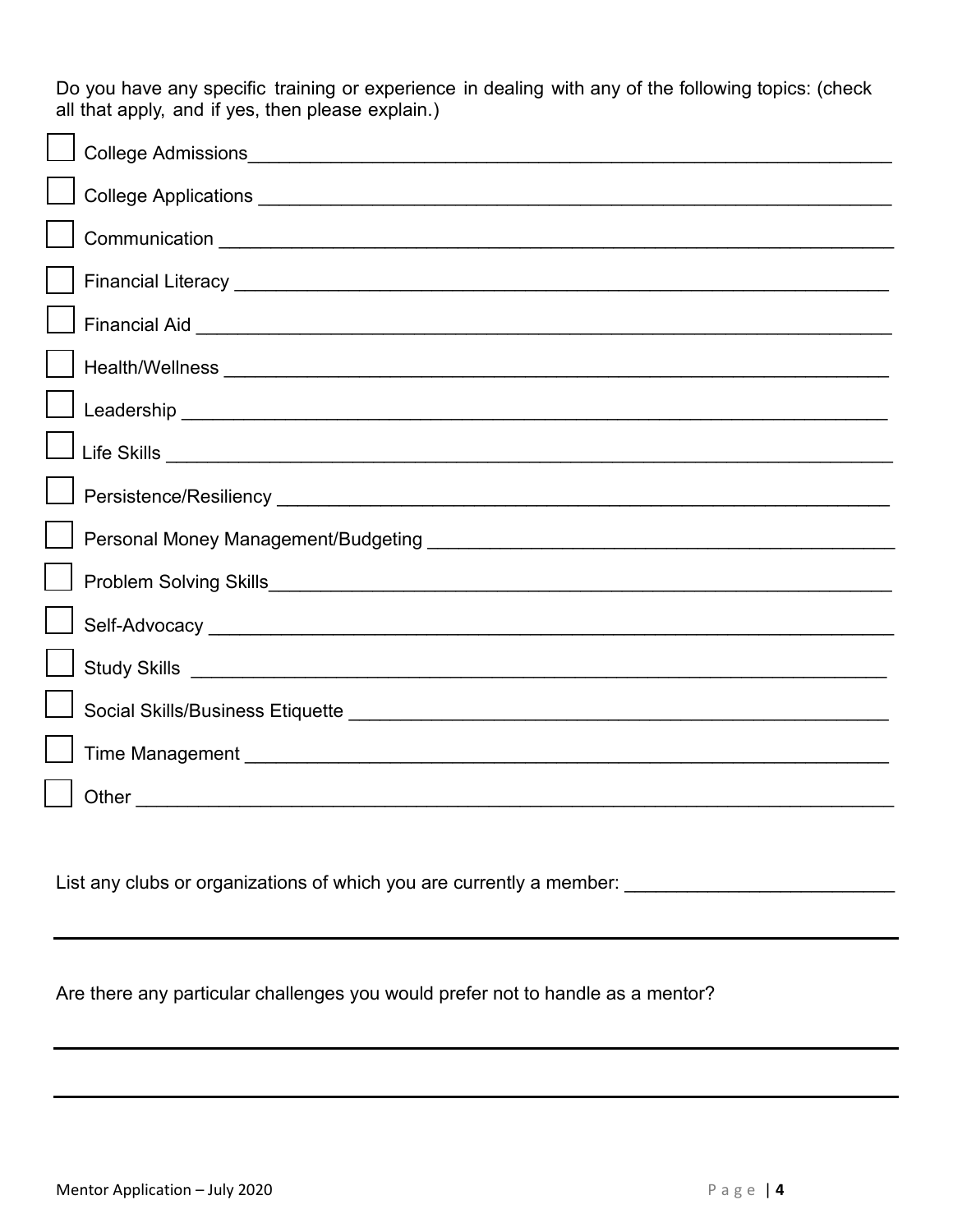Which of the following activities do you enjoy participating in or watching? (Check all that apply)

| Sports (specifically,                                                                                                                                                                                                          |  |  |  |
|--------------------------------------------------------------------------------------------------------------------------------------------------------------------------------------------------------------------------------|--|--|--|
| Handicrafts (specifically, and the control of the control of the control of the control of the control of the control of the control of the control of the control of the control of the control of the control of the control |  |  |  |
| Mechanics/Science   Literature   Pop Culture (Movies, TV, etc.)<br>Outdoor Life                                                                                                                                                |  |  |  |
| Collecting<br>$\Box$ Music $\Box$<br><b>Definition Defining to the proper</b>                                                                                                                                                  |  |  |  |
| Is there anything else you would like us to know about you? If yes, please explain:                                                                                                                                            |  |  |  |

The undersigned acknowledges and agrees that 1) he or she is not obligated, if called upon, to perform the volunteer services herein applied for; 2) Take Stock in Children is not obligated to assign or actively seek to assign her or him a Take Stock in Children student; 3) as part of the Take Stock in Children matching process, additional information may be requested from the applicant, and 4) Take Stock in Children reserves the right at all times to terminate any match between any volunteer mentor and student for whatever cause.

I declare that all of the statements made in this application are true, complete and correct to the best of my knowledge.

\_\_\_\_\_\_\_\_\_\_\_\_\_\_\_\_\_\_\_\_\_\_\_\_\_\_\_\_\_\_\_\_\_\_\_\_\_\_\_\_\_\_\_\_ \_\_\_\_\_\_\_\_\_\_\_\_\_\_\_\_\_\_\_\_\_\_\_\_\_\_\_\_\_\_\_ Applicant's Signature Date

As a mentor in the Take Stock in Children program, I will always act in a behavior that is in the best interest of my student. Accordingly, I pledge to each of the following volunteer policy statements. Please initial your approval next to each statement.

- I will adhere to all volunteer policies of my local school district.
- I will notify Take Stock in Children if I must terminate my mentor position for any reason.
- I will notify my student or his or her school liaison or the Take Stock in Children College Success Coach if I am unable to attend a previously scheduled mentoring session.
- \_\_\_\_ I will not willfully arrange unmonitored contact with my student or without the supervision of Take Stock in Children or school officials.
- I will not drive my student in my car.
- I understand that Take Stock in Children will terminate my relationship with my student if I violate any of the above policies.